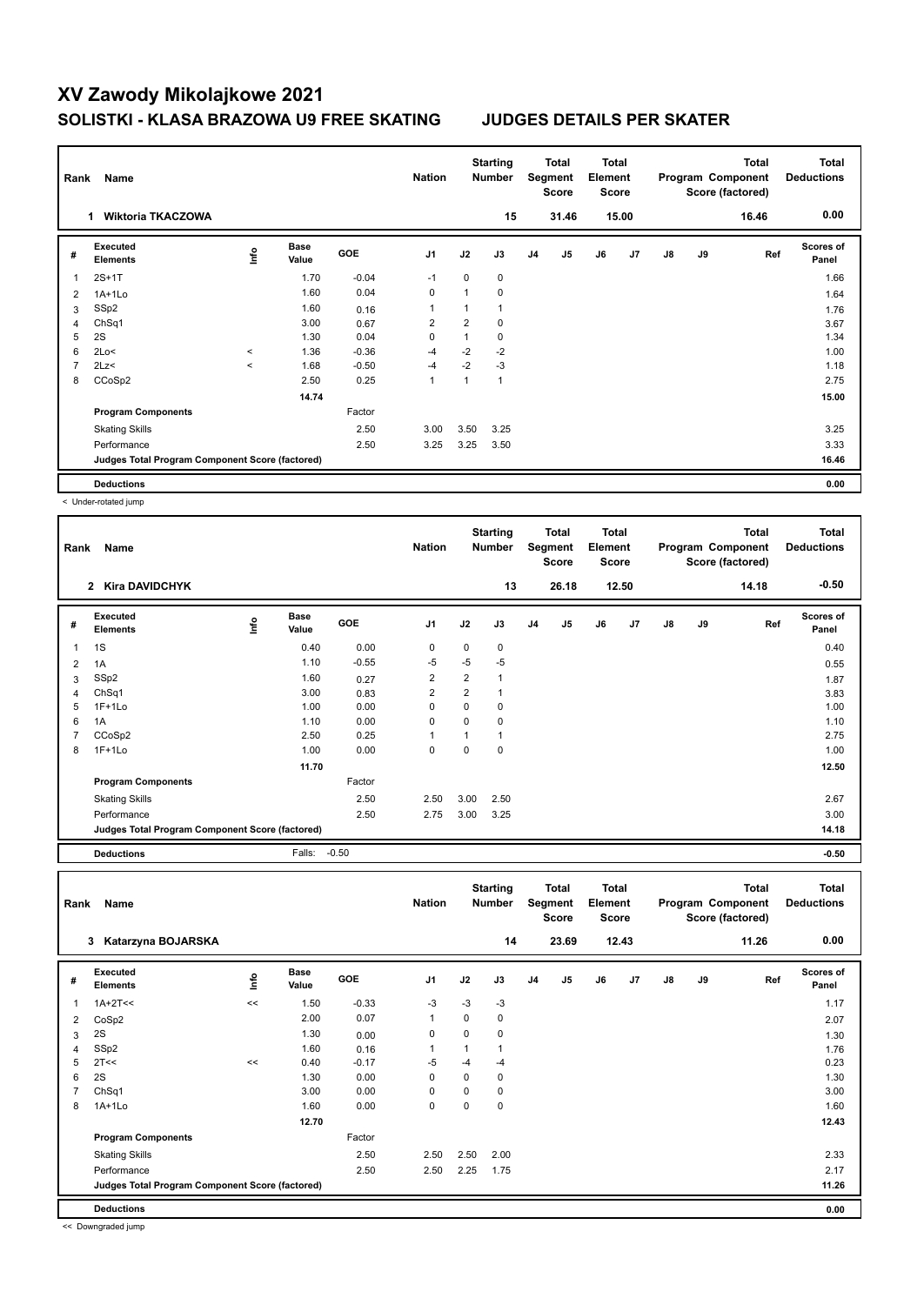| Rank | Name                                            |      | <b>Nation</b>        |         | <b>Starting</b><br><b>Number</b> |      | <b>Total</b><br>Segment<br>Score | <b>Total</b><br>Element<br><b>Score</b> |       |    |       | <b>Total</b><br>Program Component<br>Score (factored) | <b>Total</b><br><b>Deductions</b> |       |                           |
|------|-------------------------------------------------|------|----------------------|---------|----------------------------------|------|----------------------------------|-----------------------------------------|-------|----|-------|-------------------------------------------------------|-----------------------------------|-------|---------------------------|
|      | 4 Margarita BULSKA-VARBOLA                      |      |                      |         |                                  |      | 8                                |                                         | 22.55 |    | 10.25 |                                                       |                                   | 12.30 | 0.00                      |
| #    | Executed<br><b>Elements</b>                     | ١nf٥ | <b>Base</b><br>Value | GOE     | J <sub>1</sub>                   | J2   | J3                               | J <sub>4</sub>                          | J5    | J6 | J7    | $\mathsf{J}8$                                         | J9                                | Ref   | <b>Scores of</b><br>Panel |
| 1    | 1A                                              |      | 1.10                 | 0.00    | 0                                | 0    | $\mathbf 0$                      |                                         |       |    |       |                                                       |                                   |       | 1.10                      |
| 2    | 1Lze+1Lo                                        | e    | 0.98                 | $-0.13$ | $-3$                             | $-3$ | $-2$                             |                                         |       |    |       |                                                       |                                   |       | 0.85                      |
| 3    | Ch <sub>Sq1</sub>                               |      | 3.00                 | 0.17    | 0                                | 0    | 1                                |                                         |       |    |       |                                                       |                                   |       | 3.17                      |
| 4    | 1F                                              |      | 0.50                 | 0.00    | 0                                | 0    | 0                                |                                         |       |    |       |                                                       |                                   |       | 0.50                      |
| 5    | SSp1                                            |      | 1.30                 | 0.04    | 1                                | 0    | $\mathbf 0$                      |                                         |       |    |       |                                                       |                                   |       | 1.34                      |
| 6    | $1F+1Lo$                                        |      | 1.00                 | 0.00    | 0                                | 0    | 0                                |                                         |       |    |       |                                                       |                                   |       | 1.00                      |
| 7    | 1A                                              |      | 1.10                 | 0.00    | $\Omega$                         | 0    | 0                                |                                         |       |    |       |                                                       |                                   |       | 1.10                      |
| 8    | CCoSpBV                                         |      | 1.28                 | $-0.09$ | $-2$                             | 0    | $\mathbf 0$                      |                                         |       |    |       |                                                       |                                   |       | 1.19                      |
|      |                                                 |      | 10.26                |         |                                  |      |                                  |                                         |       |    |       |                                                       |                                   |       | 10.25                     |
|      | <b>Program Components</b>                       |      |                      | Factor  |                                  |      |                                  |                                         |       |    |       |                                                       |                                   |       |                           |
|      | <b>Skating Skills</b>                           |      |                      | 2.50    | 2.50                             | 2.50 | 2.25                             |                                         |       |    |       |                                                       |                                   |       | 2.42                      |
|      | Performance                                     |      |                      | 2.50    | 2.50                             | 2.50 | 2.50                             |                                         |       |    |       |                                                       |                                   |       | 2.50                      |
|      | Judges Total Program Component Score (factored) |      |                      |         |                                  |      |                                  |                                         |       |    |       |                                                       |                                   |       | 12.30                     |
|      | <b>Deductions</b>                               |      |                      |         |                                  |      |                                  |                                         |       |    |       |                                                       |                                   |       | 0.00                      |

e Wrong edge

| Rank | Name                                            |    | <b>Nation</b>        |            | <b>Starting</b><br><b>Number</b> |          | <b>Total</b><br>Segment<br><b>Score</b> | <b>Total</b><br>Element<br>Score |                |    |       | <b>Total</b><br>Program Component<br>Score (factored) | <b>Total</b><br><b>Deductions</b> |       |                           |
|------|-------------------------------------------------|----|----------------------|------------|----------------------------------|----------|-----------------------------------------|----------------------------------|----------------|----|-------|-------------------------------------------------------|-----------------------------------|-------|---------------------------|
|      | 5<br>Aleksandra PAWLOWSKA                       |    |                      |            |                                  |          | 10                                      |                                  | 21.65          |    | 12.15 |                                                       |                                   | 10.00 | $-0.50$                   |
| #    | Executed<br><b>Elements</b>                     | ۴ů | <b>Base</b><br>Value | <b>GOE</b> | J <sub>1</sub>                   | J2       | J3                                      | J <sub>4</sub>                   | J <sub>5</sub> | J6 | J7    | J8                                                    | J9                                | Ref   | <b>Scores of</b><br>Panel |
| 1    | 1A                                              |    | 1.10                 | 0.00       | 0                                | 0        | 0                                       |                                  |                |    |       |                                                       |                                   |       | 1.10                      |
| 2    | 2S                                              |    | 1.30                 | $-0.61$    | -5                               | $-4$     | -5                                      |                                  |                |    |       |                                                       |                                   |       | 0.69                      |
| 3    | CCoSp2                                          |    | 2.50                 | 0.00       | $\mathbf 0$                      | $\Omega$ | 0                                       |                                  |                |    |       |                                                       |                                   |       | 2.50                      |
| 4    | $1Lz+1Lo$                                       |    | 1.10                 | 0.00       | 0                                | $\Omega$ | 0                                       |                                  |                |    |       |                                                       |                                   |       | 1.10                      |
| 5    | 1A                                              |    | 1.10                 | $-0.07$    | $-1$                             | $-1$     | 0                                       |                                  |                |    |       |                                                       |                                   |       | 1.03                      |
| 6    | ChSq1                                           |    | 3.00                 | 0.33       | 1                                | 1        | 0                                       |                                  |                |    |       |                                                       |                                   |       | 3.33                      |
| 7    | $1Lz+1Lo$                                       |    | 1.10                 | 0.00       | $\Omega$                         | $\Omega$ | 0                                       |                                  |                |    |       |                                                       |                                   |       | 1.10                      |
| 8    | SSp1                                            |    | 1.30                 | 0.00       | 0                                | 0        | 0                                       |                                  |                |    |       |                                                       |                                   |       | 1.30                      |
|      |                                                 |    | 12.50                |            |                                  |          |                                         |                                  |                |    |       |                                                       |                                   |       | 12.15                     |
|      | <b>Program Components</b>                       |    |                      | Factor     |                                  |          |                                         |                                  |                |    |       |                                                       |                                   |       |                           |
|      | <b>Skating Skills</b>                           |    |                      | 2.50       | 2.00                             | 2.25     | 2.00                                    |                                  |                |    |       |                                                       |                                   |       | 2.08                      |
|      | Performance                                     |    |                      | 2.50       | 2.25                             | 2.00     | 1.50                                    |                                  |                |    |       |                                                       |                                   |       | 1.92                      |
|      | Judges Total Program Component Score (factored) |    |                      |            |                                  |          |                                         |                                  |                |    |       |                                                       |                                   |       | 10.00                     |
|      | <b>Deductions</b>                               |    | Falls:               | $-0.50$    |                                  |          |                                         |                                  |                |    |       |                                                       |                                   |       | $-0.50$                   |

| Rank           | Name                                            |         |                      |            | <b>Nation</b>  |      | <b>Starting</b><br><b>Number</b> |                | Total<br>Segment<br><b>Score</b> | <b>Total</b><br>Element<br><b>Score</b> |      |               |    | <b>Total</b><br>Program Component<br>Score (factored) | <b>Total</b><br><b>Deductions</b> |
|----------------|-------------------------------------------------|---------|----------------------|------------|----------------|------|----------------------------------|----------------|----------------------------------|-----------------------------------------|------|---------------|----|-------------------------------------------------------|-----------------------------------|
|                | Daria SLOBODZIAN<br>6                           |         |                      |            |                |      | 12                               |                | 18.13                            |                                         | 9.03 |               |    | 9.60                                                  | $-0.50$                           |
| #              | Executed<br><b>Elements</b>                     | lnfo    | <b>Base</b><br>Value | <b>GOE</b> | J <sub>1</sub> | J2   | J3                               | J <sub>4</sub> | J <sub>5</sub>                   | J6                                      | J7   | $\mathsf{J}8$ | J9 | Ref                                                   | <b>Scores of</b><br>Panel         |
| 1              | 2S                                              |         | 1.30                 | $-0.56$    | $-4$           | $-4$ | -5                               |                |                                  |                                         |      |               |    |                                                       | 0.74                              |
| 2              | $1F+1Lo$                                        |         | 1.00                 | 0.00       | 0              | 0    | 0                                |                |                                  |                                         |      |               |    |                                                       | 1.00                              |
| 3              | CoSpBV                                          |         | 1.13                 | 0.00       | 0              | 0    | 0                                |                |                                  |                                         |      |               |    |                                                       | 1.13                              |
| 4              | ChSq1                                           |         | 3.00                 | 0.00       | 0              | 0    | 0                                |                |                                  |                                         |      |               |    |                                                       | 3.00                              |
| 5              | 1A+SEQ+1T*                                      | $\star$ | 0.88                 | $-0.37$    | $-3$           | $-4$ | $-3$                             |                |                                  |                                         |      |               |    |                                                       | 0.51                              |
| 6              | SSpB                                            |         | 1.10                 | $-0.15$    | $-2$           | $-1$ | $-1$                             |                |                                  |                                         |      |               |    |                                                       | 0.95                              |
| $\overline{7}$ | 1Lz                                             |         | 0.60                 | 0.00       | 0              | 0    | 0                                |                |                                  |                                         |      |               |    |                                                       | 0.60                              |
| 8              | 1A                                              |         | 1.10                 | 0.00       | 0              | 0    | 0                                |                |                                  |                                         |      |               |    |                                                       | 1.10                              |
|                |                                                 |         | 10.11                |            |                |      |                                  |                |                                  |                                         |      |               |    |                                                       | 9.03                              |
|                | <b>Program Components</b>                       |         |                      | Factor     |                |      |                                  |                |                                  |                                         |      |               |    |                                                       |                                   |
|                | <b>Skating Skills</b>                           |         |                      | 2.50       | 2.00           | 2.00 | 1.75                             |                |                                  |                                         |      |               |    |                                                       | 1.92                              |
|                | Performance                                     |         |                      | 2.50       | 2.00           | 2.00 | 1.75                             |                |                                  |                                         |      |               |    |                                                       | 1.92                              |
|                | Judges Total Program Component Score (factored) |         |                      |            |                |      |                                  |                |                                  |                                         |      |               |    |                                                       | 9.60                              |
|                | <b>Deductions</b>                               |         | Falls:               | $-0.50$    |                |      |                                  |                |                                  |                                         |      |               |    |                                                       | $-0.50$                           |

\* Invalid element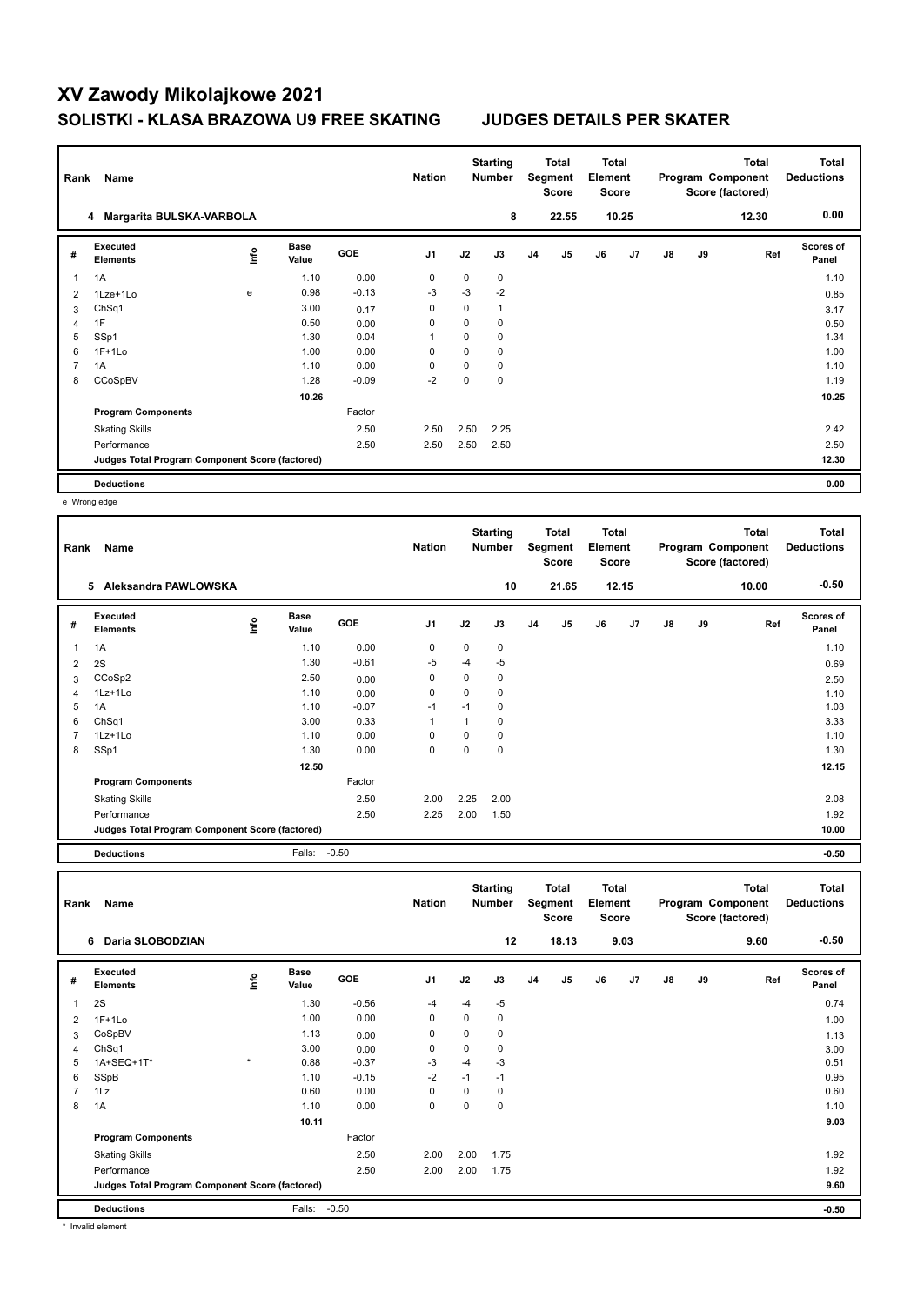| Rank | Name                                            |                         |                      |            | <b>Nation</b>  |             | <b>Starting</b><br>Number |    | Total<br>Segment<br><b>Score</b> | <b>Total</b><br>Element<br><b>Score</b> |      |    |    | <b>Total</b><br>Program Component<br>Score (factored) | <b>Total</b><br><b>Deductions</b> |
|------|-------------------------------------------------|-------------------------|----------------------|------------|----------------|-------------|---------------------------|----|----------------------------------|-----------------------------------------|------|----|----|-------------------------------------------------------|-----------------------------------|
|      | <b>Blanka KUBAREK</b><br>7                      |                         |                      |            |                |             | 7                         |    | 18.09                            |                                         | 9.41 |    |    | 9.18                                                  | $-0.50$                           |
| #    | Executed<br><b>Elements</b>                     | $\mathsf{f}^\mathsf{o}$ | <b>Base</b><br>Value | <b>GOE</b> | J <sub>1</sub> | J2          | J3                        | J4 | J <sub>5</sub>                   | J6                                      | J7   | J8 | J9 | Ref                                                   | <b>Scores of</b><br>Panel         |
| 1    | SSp1                                            |                         | 1.30                 | 0.00       | $\mathbf 0$    | $\mathbf 0$ | $\mathbf 0$               |    |                                  |                                         |      |    |    |                                                       | 1.30                              |
| 2    | $1F+1Lo$                                        |                         | 1.00                 | 0.00       | $\mathbf 0$    | 0           | 0                         |    |                                  |                                         |      |    |    |                                                       | 1.00                              |
| 3    | 1Lz+1Lo                                         |                         | 1.10                 | 0.00       | 0              | 0           | 0                         |    |                                  |                                         |      |    |    |                                                       | 1.10                              |
| 4    | 1A<                                             | $\prec$                 | 0.88                 | $-0.44$    | -5             | $-5$        | $-5$                      |    |                                  |                                         |      |    |    |                                                       | 0.44                              |
| 5    | 1F                                              |                         | 0.50                 | 0.00       | 0              | 0           | 0                         |    |                                  |                                         |      |    |    |                                                       | 0.50                              |
| 6    | CCoSpBV                                         |                         | 1.28                 | $-0.13$    | $-1$           | $-1$        | $-1$                      |    |                                  |                                         |      |    |    |                                                       | 1.15                              |
| 7    | ChSq1                                           |                         | 3.00                 | 0.00       | 0              | 0           | 0                         |    |                                  |                                         |      |    |    |                                                       | 3.00                              |
| 8    | 1A                                              |                         | 1.10                 | $-0.18$    | $-1$           | $-1$        | $-3$                      |    |                                  |                                         |      |    |    |                                                       | 0.92                              |
|      |                                                 |                         | 10.16                |            |                |             |                           |    |                                  |                                         |      |    |    |                                                       | 9.41                              |
|      | <b>Program Components</b>                       |                         |                      | Factor     |                |             |                           |    |                                  |                                         |      |    |    |                                                       |                                   |
|      | <b>Skating Skills</b>                           |                         |                      | 2.50       | 2.00           | 2.25        | 1.50                      |    |                                  |                                         |      |    |    |                                                       | 1.92                              |
|      | Performance                                     |                         |                      | 2.50       | 2.00           | 2.00        | 1.25                      |    |                                  |                                         |      |    |    |                                                       | 1.75                              |
|      | Judges Total Program Component Score (factored) |                         |                      |            |                |             |                           |    |                                  |                                         |      |    |    |                                                       | 9.18                              |
|      | <b>Deductions</b>                               |                         | Falls:               | $-0.50$    |                |             |                           |    |                                  |                                         |      |    |    |                                                       | $-0.50$                           |

< Under-rotated jump

| Rank | Name<br>Jagna NOWAK<br>8                        |         |                      |         | <b>Nation</b>  |          | <b>Starting</b><br><b>Number</b> |                | <b>Total</b><br>Segment<br><b>Score</b> | <b>Total</b><br>Element<br><b>Score</b> |       |               |    | Total<br>Program Component<br>Score (factored) | Total<br><b>Deductions</b> |
|------|-------------------------------------------------|---------|----------------------|---------|----------------|----------|----------------------------------|----------------|-----------------------------------------|-----------------------------------------|-------|---------------|----|------------------------------------------------|----------------------------|
|      |                                                 |         |                      |         |                |          | 4                                |                | 18.02                                   |                                         | 10.12 |               |    | 7.90                                           | 0.00                       |
| #    | Executed<br><b>Elements</b>                     | Info    | <b>Base</b><br>Value | GOE     | J <sub>1</sub> | J2       | J3                               | J <sub>4</sub> | J5                                      | J6                                      | J7    | $\mathsf{J}8$ | J9 | Ref                                            | Scores of<br>Panel         |
| 1    | $1F+1Lo$                                        |         | 1.00                 | $-0.05$ | $-1$           | $-1$     | $-1$                             |                |                                         |                                         |       |               |    |                                                | 0.95                       |
| 2    | 2S<                                             | $\,<$   | 1.04                 | $-0.38$ | $-4$           | $-3$     | $-4$                             |                |                                         |                                         |       |               |    |                                                | 0.66                       |
| 3    | SSp1                                            |         | 1.30                 | 0.00    | 0              | 0        | 0                                |                |                                         |                                         |       |               |    |                                                | 1.30                       |
| 4    | 1A<                                             | $\prec$ | 0.88                 | $-0.35$ | $-4$           | $-4$     | $-4$                             |                |                                         |                                         |       |               |    |                                                | 0.53                       |
| 5    | $1F+1Lo$                                        |         | 1.00                 | $-0.08$ | $-1$           | $-2$     | $-2$                             |                |                                         |                                         |       |               |    |                                                | 0.92                       |
| 6    | 1A                                              |         | 1.10                 | $-0.04$ | $-1$           | 0        | 0                                |                |                                         |                                         |       |               |    |                                                | 1.06                       |
| 7    | ChSq1                                           |         | 3.00                 | 0.00    | 0              | $\Omega$ | 0                                |                |                                         |                                         |       |               |    |                                                | 3.00                       |
| 8    | CoSp1                                           |         | 1.70                 | 0.00    | $\mathbf 0$    | 0        | 0                                |                |                                         |                                         |       |               |    |                                                | 1.70                       |
|      |                                                 |         | 11.02                |         |                |          |                                  |                |                                         |                                         |       |               |    |                                                | 10.12                      |
|      | <b>Program Components</b>                       |         |                      | Factor  |                |          |                                  |                |                                         |                                         |       |               |    |                                                |                            |
|      | <b>Skating Skills</b>                           |         |                      | 2.50    | 1.50           | 2.00     | 1.25                             |                |                                         |                                         |       |               |    |                                                | 1.58                       |
|      | Performance                                     |         |                      | 2.50    | 1.75           | 1.75     | 1.25                             |                |                                         |                                         |       |               |    |                                                | 1.58                       |
|      | Judges Total Program Component Score (factored) |         |                      |         |                |          |                                  |                |                                         |                                         |       |               |    |                                                | 7.90                       |
|      | <b>Deductions</b>                               |         |                      |         |                |          |                                  |                |                                         |                                         |       |               |    |                                                | 0.00                       |

< Under-rotated jump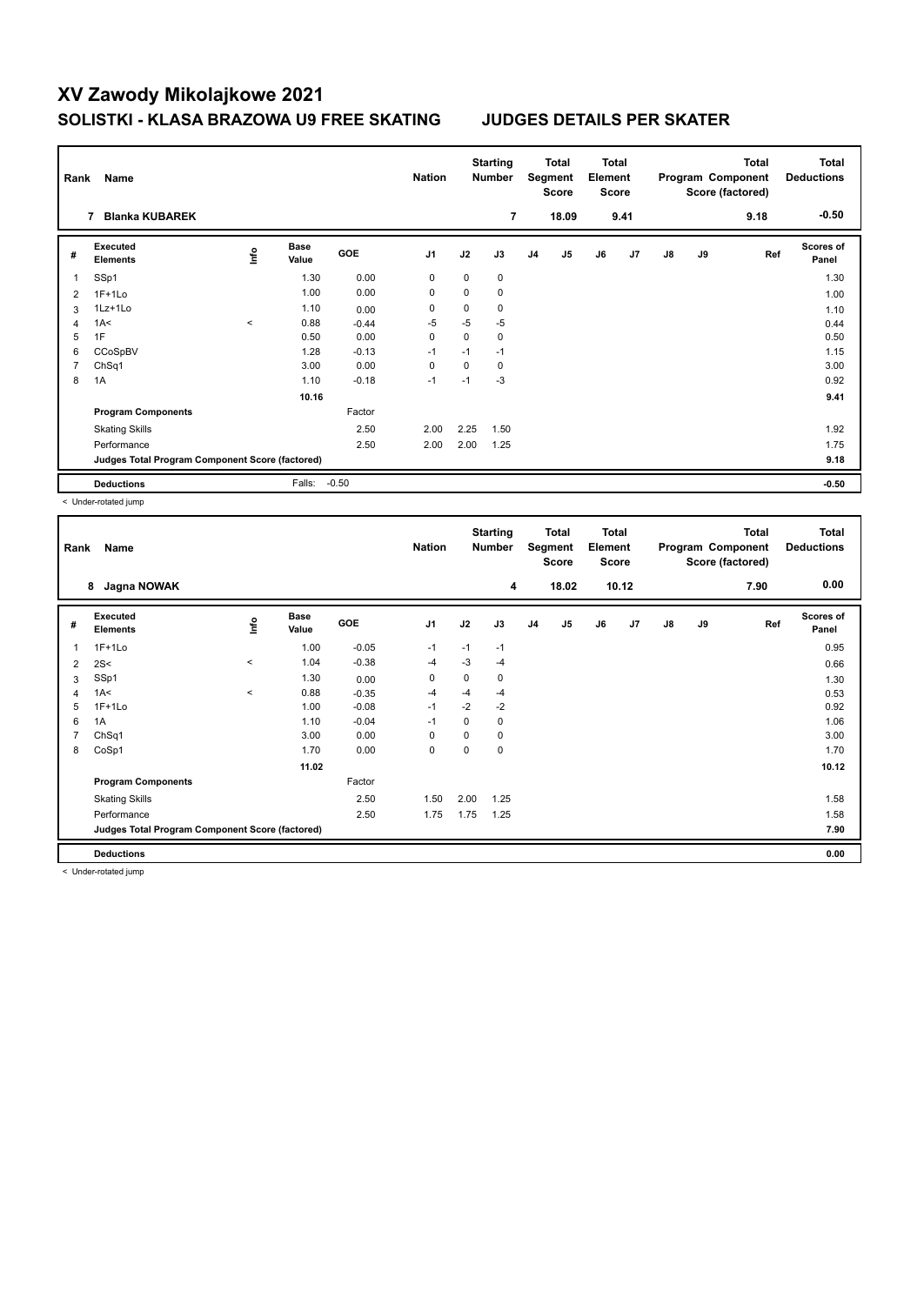| Rank | Name                                            |         |               |         | <b>Nation</b>  |             | <b>Starting</b><br><b>Number</b> |                | Total<br>Segment<br><b>Score</b> | <b>Total</b><br>Element<br><b>Score</b> |      |    |    | <b>Total</b><br>Program Component<br>Score (factored) | <b>Total</b><br><b>Deductions</b> |
|------|-------------------------------------------------|---------|---------------|---------|----------------|-------------|----------------------------------|----------------|----------------------------------|-----------------------------------------|------|----|----|-------------------------------------------------------|-----------------------------------|
|      | Inessa GRISHKO<br>9                             |         |               |         |                |             | 9                                |                | 16.55                            |                                         | 8.37 |    |    | 9.18                                                  | $-1.00$                           |
| #    | Executed<br><b>Elements</b>                     | ١nf٥    | Base<br>Value | GOE     | J <sub>1</sub> | J2          | J3                               | J <sub>4</sub> | J5                               | J6                                      | J7   | J8 | J9 | Ref                                                   | Scores of<br>Panel                |
| 1    | $1A+1Lo$                                        |         | 1.60          | $-0.07$ | 0              | 0           | $-2$                             |                |                                  |                                         |      |    |    |                                                       | 1.53                              |
| 2    | 2S                                              |         | 1.30          | $-0.65$ | $-5$           | $-5$        | $-5$                             |                |                                  |                                         |      |    |    |                                                       | 0.65                              |
| 3    | 1A                                              |         | 1.10          | $-0.15$ | $-1$           | $-1$        | $-2$                             |                |                                  |                                         |      |    |    |                                                       | 0.95                              |
| 4    | CoSpBV                                          |         | 1.13          | 0.00    | 0              | 0           | 0                                |                |                                  |                                         |      |    |    |                                                       | 1.13                              |
| 5    | ChSq1                                           |         | 3.00          | 0.00    | 0              | $\mathbf 0$ | 0                                |                |                                  |                                         |      |    |    |                                                       | 3.00                              |
| 6    | 2S                                              |         | 1.30          | $-0.65$ | $-5$           | $-5$        | $-5$                             |                |                                  |                                         |      |    |    |                                                       | 0.65                              |
| 7    | 1Lz!                                            |         | 0.60          | $-0.14$ | $-1$           | $-3$        | $-3$                             |                |                                  |                                         |      |    |    |                                                       | 0.46                              |
| 8    | SSp                                             |         | 0.00          | 0.00    |                |             |                                  |                |                                  |                                         |      |    |    |                                                       | 0.00                              |
| 9    | USpB*                                           | $\star$ | 0.00          | 0.00    |                |             |                                  |                |                                  |                                         |      |    |    |                                                       | 0.00                              |
|      |                                                 |         | 10.03         |         |                |             |                                  |                |                                  |                                         |      |    |    |                                                       | 8.37                              |
|      | <b>Program Components</b>                       |         |               | Factor  |                |             |                                  |                |                                  |                                         |      |    |    |                                                       |                                   |
|      | <b>Skating Skills</b>                           |         |               | 2.50    | 2.25           | 2.00        | 1.50                             |                |                                  |                                         |      |    |    |                                                       | 1.92                              |
|      | Performance                                     |         |               | 2.50    | 1.75           | 1.75        | 1.75                             |                |                                  |                                         |      |    |    |                                                       | 1.75                              |
|      | Judges Total Program Component Score (factored) |         |               |         |                |             |                                  |                |                                  |                                         |      |    |    |                                                       | 9.18                              |
|      | <b>Deductions</b>                               |         | Falls:        | $-1.00$ |                |             |                                  |                |                                  |                                         |      |    |    |                                                       | $-1.00$                           |

\* Invalid element ! Not clear edge

| Rank           | Name                                            |      |                      |         | <b>Nation</b>  |      | <b>Starting</b><br>Number |                | Total<br>Segment<br><b>Score</b> | <b>Total</b><br>Element<br>Score |      |               |    | <b>Total</b><br>Program Component<br>Score (factored) | <b>Total</b><br><b>Deductions</b> |
|----------------|-------------------------------------------------|------|----------------------|---------|----------------|------|---------------------------|----------------|----------------------------------|----------------------------------|------|---------------|----|-------------------------------------------------------|-----------------------------------|
| 10             | <b>Julia MARKIEWICZ</b>                         |      |                      |         |                |      | $\overline{2}$            |                | 14.63                            |                                  | 6.70 |               |    | 7.93                                                  | 0.00                              |
| #              | Executed<br><b>Elements</b>                     | lnfo | <b>Base</b><br>Value | GOE     | J <sub>1</sub> | J2   | J3                        | J <sub>4</sub> | J5                               | J6                               | J7   | $\mathsf{J}8$ | J9 | Ref                                                   | <b>Scores of</b><br>Panel         |
|                | 1S+A+SEQ                                        |      | 0.32                 | $-0.01$ | 0              | $-1$ | 0                         |                |                                  |                                  |      |               |    |                                                       | 0.31                              |
| 2              | $1F+1Lo$                                        |      | 1.00                 | $-0.02$ | 0              | $-1$ | 0                         |                |                                  |                                  |      |               |    |                                                       | 0.98                              |
| 3              | <b>USpB</b>                                     |      | 1.00                 | 0.00    | 0              | 0    | 0                         |                |                                  |                                  |      |               |    |                                                       | 1.00                              |
| 4              | 1Lo                                             |      | 0.50                 | 0.00    | 0              | 0    | 0                         |                |                                  |                                  |      |               |    |                                                       | 0.50                              |
| 5              | 1F                                              |      | 0.50                 | 0.00    | 0              | 0    | 0                         |                |                                  |                                  |      |               |    |                                                       | 0.50                              |
| 6              | ChSq1                                           |      | 3.00                 | $-0.17$ | 0              | $-1$ | 0                         |                |                                  |                                  |      |               |    |                                                       | 2.83                              |
| $\overline{7}$ | 1Lz                                             |      | 0.60                 | $-0.02$ | $\mathbf 0$    | $-1$ | 0                         |                |                                  |                                  |      |               |    |                                                       | 0.58                              |
| 8              | CSp                                             |      | 0.00                 | 0.00    | ٠              |      |                           |                |                                  |                                  |      |               |    |                                                       | 0.00                              |
|                |                                                 |      | 6.92                 |         |                |      |                           |                |                                  |                                  |      |               |    |                                                       | 6.70                              |
|                | <b>Program Components</b>                       |      |                      | Factor  |                |      |                           |                |                                  |                                  |      |               |    |                                                       |                                   |
|                | <b>Skating Skills</b>                           |      |                      | 2.50    | 2.00           | 1.50 | 1.50                      |                |                                  |                                  |      |               |    |                                                       | 1.67                              |
|                | Performance                                     |      |                      | 2.50    | 1.75           | 1.25 | 1.50                      |                |                                  |                                  |      |               |    |                                                       | 1.50                              |
|                | Judges Total Program Component Score (factored) |      |                      |         |                |      |                           |                |                                  |                                  |      |               |    |                                                       | 7.93                              |
|                | <b>Deductions</b>                               |      |                      |         |                |      |                           |                |                                  |                                  |      |               |    |                                                       | 0.00                              |